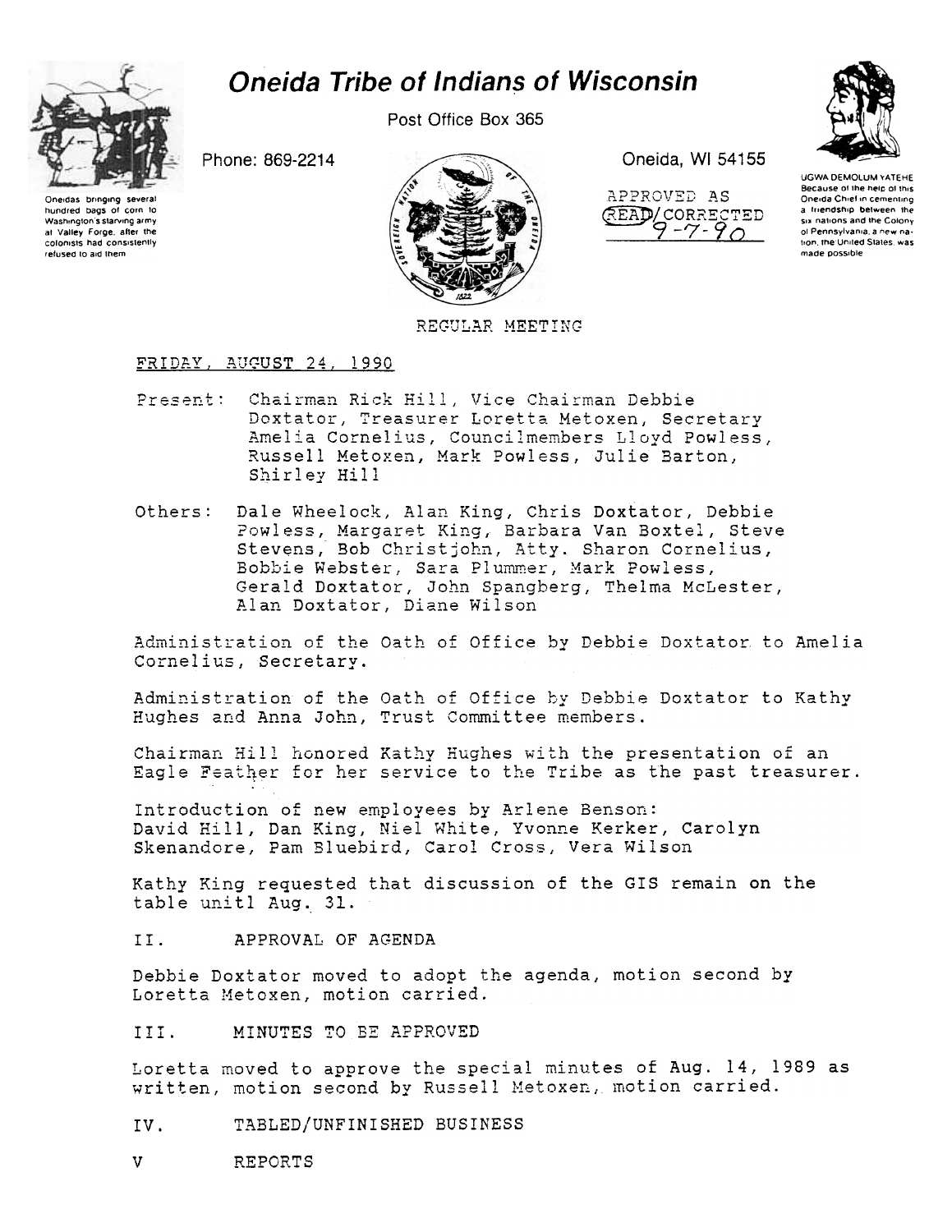> Human Resources Report Reconsideration of Job Service Outstation  $a.$ Contract.

Debbie Doxtator moved to refer to the Law Office for further review, motion second by Loretta Metoxen, motion carried.

- $\mathbf{b}$ Information: Bingo list - 21 applicants - 10 cleared thru Procedural Exception, 11 applications incomplete.
- Title reassignments:  $\mathbf{C}$ 1. Vera D. Wilson to Title Search Coordinator from Title Searcher
- Promotions:  $\mathbf d$  $1.$ Instant Tickets Operations Pit Supervisors (2) Lois D. Franklin and Tony D. Smith
- 2. Oneida Health Board minutes of 8/21/90 for information.
- NEW BUSINESS
- $1.$ RESOLUTIONS:
- 2. REQUESTS
	- Delinquent Mortgage Request Chris Doxtator  $\mathbf{A}$

Amelia Cornelius moved to table for one week at the request of Chris Doxtator, motion second by Lloyd Powless, motion carried.

Lloyd Powless suggested this be discussed in executive session.

 $B.$ Request for Business Committee Representative to Attend the Public Hearing for NR1652 Emergency Rules on 8/27/90 in Wausau, WI.

Debbie Doxtator moved to approve request to send Mark N. Powless and Shirley Hill as representatives to attend the Public Hearing for NR162 Emergency Rules on Aug. 27 in Wausau, motion second by Russell Metoxen, motion carried.

 $\mathbf C$ Retirement Plan Presentation by Dale Wheelock.

Loretta Metoxen moved to provide Dale with the information needed from the Personnel Office and that individuals are not to be identified and then to report back within one month, motion second by Shirley Hill, motion carried.

Lloyd Powless moved to have Dale Wheelock make a presentation to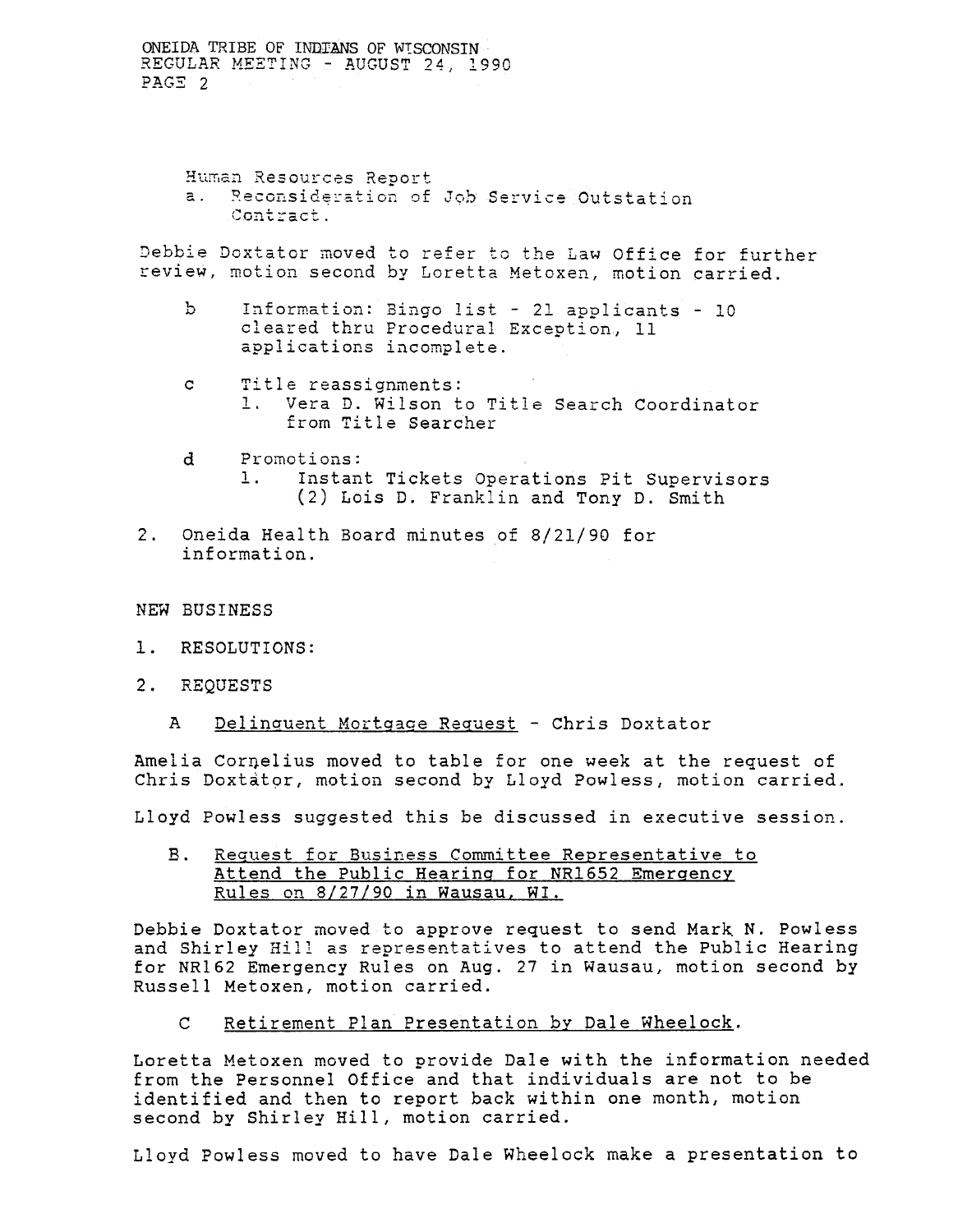a sub-committee to be composed of Loretta Metoxen, the General Manager, the Human Resource Manager and the Controller, motion second by Mark N. Powless, motion carried.

## D. JOM One Parent Committee - Thelma McLester

Lloyd Powless moved to approve the concept of a JOM One Parent Committee for the purpose of providing equity and comprehensive planning for Indian students from West De Pere, Pulaski, Seymour and Freedom school districts, motion second by Mark Powless.

Loretta Metoxen moved to amend the motion to include the Green Bay school district into the concept, motion second by Shirley  $Hi$ <sup> $11$ </sup>.

Discussion. The reason Green Bay was not included in the One Parent Committee is that they have a Memorandum of Agreement which ends Sept. 30, 1991. Recomendation to include OTS and Headstart into the committee as Ad Hoc members for comprehensive planning. Recommendation to work with Green Bay before inclusion in the Committee. Suggestion that there may be need for an overall Education Board for Comprehensive educational planning.

Loretta Metoxen moved to amend her amendment that Green Bay be included in the planning of a One Parent Committee and a report, be presented to the Business Committee in 3 months, motion second by Shirley Hill. Motion carried.

First amendment carried. Amelia Cornelius opposed.

Main motion carried.

### E. Business Committee Appointments:

Loretta Metoxen moved to approve the appointments excluding the Audit and Land Negotiations committees as follows:

Community Support: Lloyd Powless, Member

Culture Center: Amelia Cornelius, Chair

Economic Dev. & Planning: Debbie Doxtator, Chair; Members Loretta Metoxen, Julie Barton, Mark Powless, Shirley Hill

Environmental sub committee: Lloyd Powless, Chair; Members Debbie Doxtator and Russell Metoxen Facilities Planning: Members Lloyd and Russell Metoxen

Finance & Appropriations: Loretta Metoxen, Chair; Members Julie Barton and Mark Powless

Gaming Compact: Loretta Metoxen Chair, Member Debbie Doxtator

Health Promotions: Shirley Hill, Chair; Member Amelia Cornelius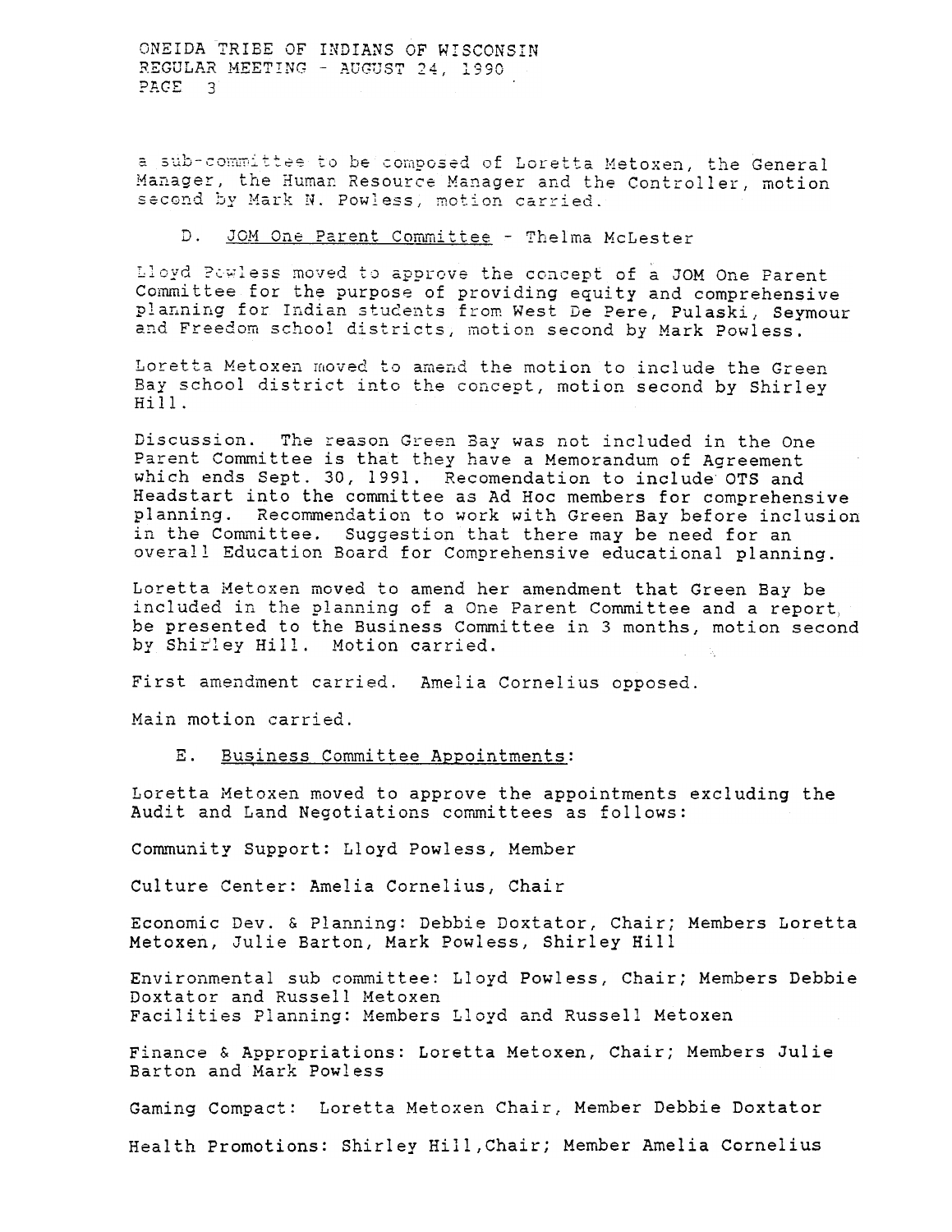Investment Loretta Metoxen Chair; Member Mark Powless

Litigation: Loretta Metoxen Chair; Members Russell Metoxen Julie Barton, Mark Powless

Loan Committee (Operation Pocketbook): Debbie Doxtator Chair

Swim Pool Amelia Cornelius, Chair; Member Lloyd Powless

Trust Comm: Members Loretta Metoxen and Julie Barton

Political Action: Lloyd Powless, Chair Members Amelia Cornelius, Russell Metoxen and Mark Powless

Fort Howard: Loretta Metoxen, Chair; Members Debbie Doxtator and Lloyd Powless

Recreation: Shirly Hill, Chair; Member Lloyd Powless Motion second by Julie Barton, motion carried.

Chairman Hill stated that members could trade positions if they felt more comfortable in one area than another.

Question whether there should be 5 BC members on a committee or sub committee.

# F. Meetings

- 1. Amelia moved to meet with Joe Renville on Sept. 4 from 9 -9:30 and that he present a written report prior to the meeting, motion second by Loretta Metoxen, motion carried
- Amelia moved to request Atty. Cornelius to develop a  $2.$ recommendation for a ethics workshop and to deny the request to hold the workshop with Diversified Management, motion second by Debbie Doxtator, motion carried.
	- AIO Advisory Committee Membership Recommendation.  $G_{\infty}$

Amelia Cornelius moved to authorize Atty. Cornelius to attend the meeting and to bring back recommendation, motion second by Shirley Hill, motion carried.

Loretta Metoen moved to appoint John Spangberg to the AIO advisory board with Atty. Cornelius as the alternate, no second.

Shirly Hill moved to wait until Atty. Cornelius returns with the recommendation for the critera before making an appointment to the committee, motion second by Russell Metoxen, motion carried.

Business Committee Corner in Kali Wisaks  $H$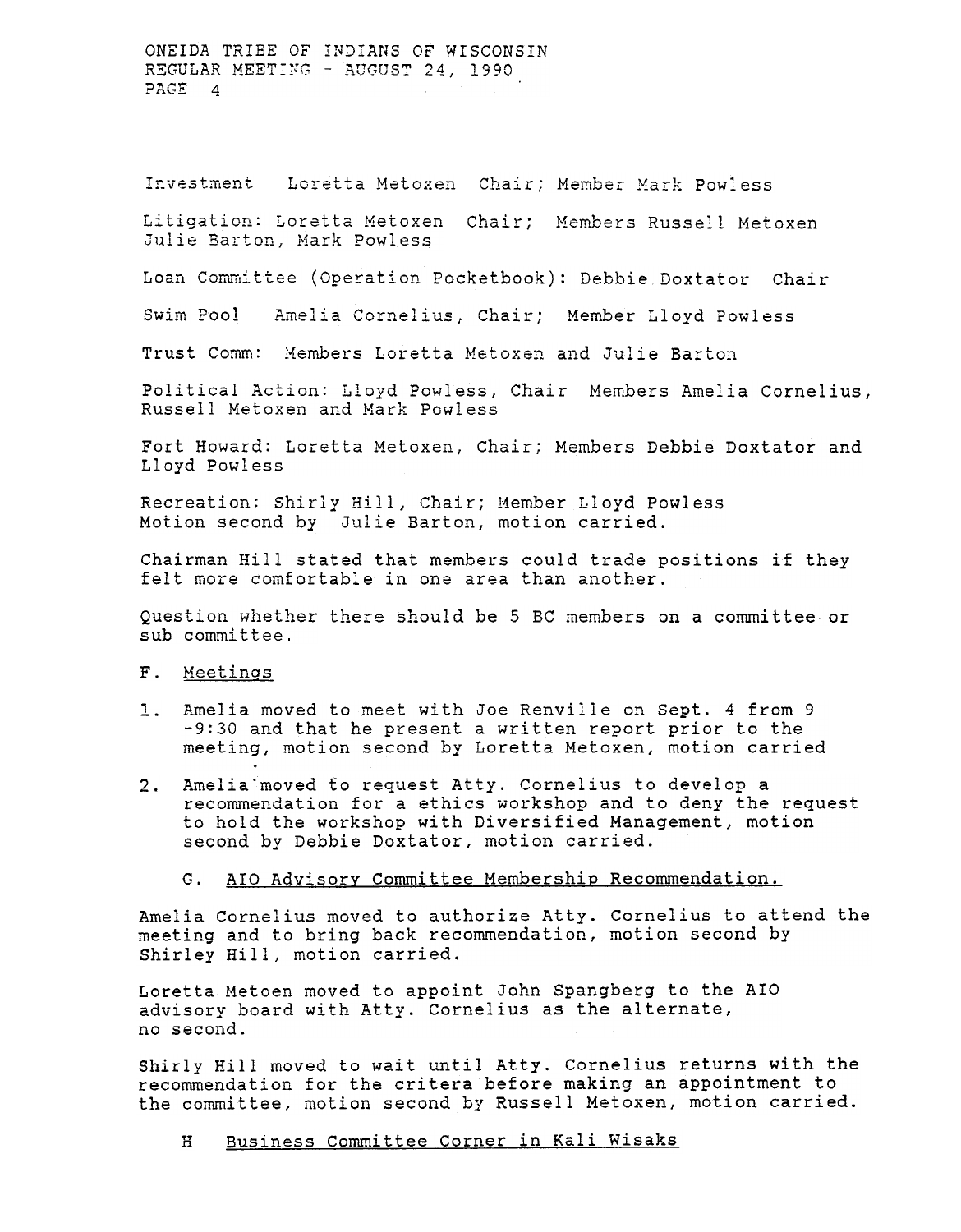Lloyd moved to approve the policy as follows:

- There will be a Business Committee Corner in every edition of 1. the Kaliwisaks beginning with the September 1, 1990<br>Publication.
- 2 Each Business Committee member will prepare an Article for the Business Committee Corner on a rotating basis beginning with the Tribal Treasurer.
- 3 The rotation schedule will be kept by Paula King who will notify the appropriate Business Committee member of the deadlines.

Motion second by Julie Barton, motion carried

I. Retroactive Approval for One Binqo Pass for The Menominee Tribal Police Orqanization.

Debbie Doxtator moved to approve the retroactive Bingo pass for the Menominee Tribal Police Organization, second by Loretta Metoxen, motion carried.

J Cerebral Palsy invitation for awards on Sept. 30 at the Embassy Suites.

Lloyd Powless moved to authorize Julie Barton and Shirley Hill to attend, second by Russell Metoxen, motion carried.

#### Environmental Celebration sponsorship for the 45th Anniversary of the foundinq of the United Nations. K

Lloyd Powless moved to approve of supporting and referring to the Communications Dept. to follow up, second by Julie Barton, motion carried.

## 3. CONTRACTS

#### Aqreement Between the Oneida Tribe and the Radisson Inn: A.

Shirley Hill moved to approve the contract of Public Safety transporting deposits for the Radisson, second by Mark N. Powless.

Discussion on the transportation of funds by Public Safety for other tribal programs.

Shirley withdrew motion.

Debbie Doxtator moved to table the contract until reviewed by the Law Dept., second by Lloyd Powless, motion carried.